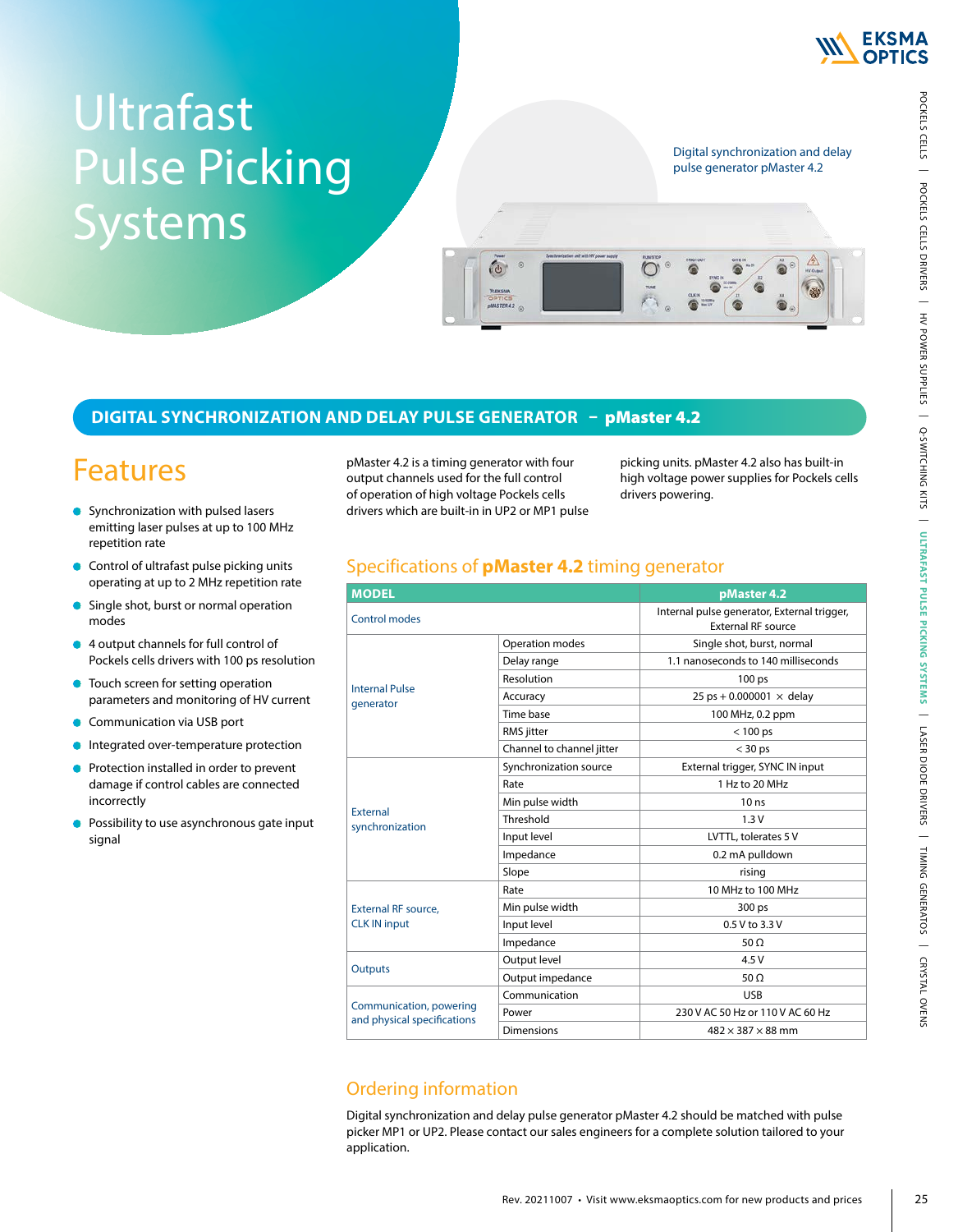

#### **PULSE PICKER** – MP1

# Features

- Pulse picking rate up to 600 kHz
- **Fast Amplitude Modulation version** available



#### Specifications of **MP1** pulse picker units

| <b>Features</b>                                                                                                                                                                                                                                                                                                                              |                                                                                                                                                                                                                                         | MP1 pulse picker consists of built-in fast<br>driver and a Pockels cell. This unit is able to<br>select pulses at up to 600 kHz rate. MP1 is |                                                      |                  |  |
|----------------------------------------------------------------------------------------------------------------------------------------------------------------------------------------------------------------------------------------------------------------------------------------------------------------------------------------------|-----------------------------------------------------------------------------------------------------------------------------------------------------------------------------------------------------------------------------------------|----------------------------------------------------------------------------------------------------------------------------------------------|------------------------------------------------------|------------------|--|
| • Pulse picking rate up to 600 kHz                                                                                                                                                                                                                                                                                                           | operated by pMaster 4.2 generator which                                                                                                                                                                                                 |                                                                                                                                              |                                                      | $\mathcal{L}$    |  |
| Fast Amplitude Modulation version<br>available                                                                                                                                                                                                                                                                                               |                                                                                                                                                                                                                                         | provides sync pulses for driver control and<br>has built-in HV power supply. MP1 can be                                                      |                                                      |                  |  |
|                                                                                                                                                                                                                                                                                                                                              | synchronized with a laser generating pulse<br>train with max 60 MHz repetition rate for<br>single pulse picking task when it is in setup<br>with pMaster 4.2 generator.                                                                 |                                                                                                                                              |                                                      |                  |  |
| Specifications of <b>MP1</b> pulse picker units                                                                                                                                                                                                                                                                                              |                                                                                                                                                                                                                                         |                                                                                                                                              |                                                      |                  |  |
| <b>PULSE PICKER</b>                                                                                                                                                                                                                                                                                                                          | MP1-DKDP-11                                                                                                                                                                                                                             | <b>MP1-BBO-5.8</b>                                                                                                                           | <b>MP1-BBO-3.5</b>                                   | MP1-FAM-KTP-5.5  |  |
| Built-in-driver, max operating rate                                                                                                                                                                                                                                                                                                          | up to 5 kHz                                                                                                                                                                                                                             | up to 250 kHz                                                                                                                                | up to 600 kHz                                        | up to 500 kHz    |  |
| Max laser repetition rate for single pulse picking                                                                                                                                                                                                                                                                                           | 40 MHz                                                                                                                                                                                                                                  |                                                                                                                                              | 60 MHz                                               | 10 MHz           |  |
| HV power supply                                                                                                                                                                                                                                                                                                                              |                                                                                                                                                                                                                                         |                                                                                                                                              | provided in pMaster 4.2                              |                  |  |
| Operation                                                                                                                                                                                                                                                                                                                                    |                                                                                                                                                                                                                                         | quarter-wave, $\lambda/4$                                                                                                                    |                                                      | 0 to $\lambda/2$ |  |
| HV pulse duration                                                                                                                                                                                                                                                                                                                            | $30 - 3000$ ns                                                                                                                                                                                                                          | $15 - 1250$ ns                                                                                                                               | $15 - 400$ ns                                        | $70 - 1000$ ns   |  |
| HV pulse rise time, typical                                                                                                                                                                                                                                                                                                                  | $< 9$ ns                                                                                                                                                                                                                                | $< 8$ ns                                                                                                                                     | $< 7$ ns                                             | $< 26$ ns        |  |
| HV pulse fall time, typical                                                                                                                                                                                                                                                                                                                  | $< 9$ ns                                                                                                                                                                                                                                | $< 8$ ns                                                                                                                                     | $< 7$ ns                                             | $<$ 13 ns        |  |
| Pockels cell contrast ratio, VCR                                                                                                                                                                                                                                                                                                             |                                                                                                                                                                                                                                         |                                                                                                                                              | 1:500<br>> 98 % at 1064 nm                           |                  |  |
| Pockels cell transmission                                                                                                                                                                                                                                                                                                                    | > 97 % at 1064 nm<br>$Ø11$ mm                                                                                                                                                                                                           | Ø5.8 mm                                                                                                                                      | Ø3.5 mm                                              | Ø5.5 mm          |  |
| Clear aperture                                                                                                                                                                                                                                                                                                                               |                                                                                                                                                                                                                                         |                                                                                                                                              |                                                      |                  |  |
|                                                                                                                                                                                                                                                                                                                                              |                                                                                                                                                                                                                                         |                                                                                                                                              |                                                      |                  |  |
| Cooling<br>Dimensions ( $L \times W \times H$ )                                                                                                                                                                                                                                                                                              | conductive                                                                                                                                                                                                                              |                                                                                                                                              | water<br>$230 \times 90 \times 69$ mm<br>MP1         |                  |  |
| MP1 can be set for operation at standard laser wavelengths (1064 nm, 1030 nm, 800 nm) or at any specific laser wavelength in the range from 500 to 2000 nm.<br>Suggested operation schemes<br>X7<br>Laser<br>Horizontal<br>pol.<br>TFP - Thin film polarizer, for instance our standard products:<br>420-1258UHT, 420-1256UHT or 420-1248UHT | Laser<br>HV off<br>TFP*<br>HV on<br>Beam dump                                                                                                                                                                                           | Faraday rotator<br>Horizontal<br><b>TFP</b><br>pol.<br>HV off                                                                                |                                                      | X7               |  |
| Single pass (half-wave) operation scheme<br><b>Suggested configurations</b>                                                                                                                                                                                                                                                                  |                                                                                                                                                                                                                                         |                                                                                                                                              | HV on<br>Double pass (quarter-wave) operation scheme |                  |  |
| <b>CODE</b>                                                                                                                                                                                                                                                                                                                                  |                                                                                                                                                                                                                                         | <b>DESCRIPTION</b>                                                                                                                           |                                                      |                  |  |
| $MP1-DKDP-11+$                                                                                                                                                                                                                                                                                                                               | Ultrafast pulse picker for up to 5 kHz operating rate, DKDP clear aperture Ø11 mm, $\lambda$ /4 operation at 1064 nm.                                                                                                                   |                                                                                                                                              |                                                      |                  |  |
| pMaster 4.2                                                                                                                                                                                                                                                                                                                                  | Pulse synchronization and delay generator, 4 output channels for trigger pulses with built-in High Voltage supply                                                                                                                       |                                                                                                                                              |                                                      |                  |  |
| MP1-BBO-5.8+<br>pMaster 4.2                                                                                                                                                                                                                                                                                                                  | Ultrafast pulse picker for up to 250 kHz operation, BBO clear aperture Ø5.8 mm, $\lambda$ /4 operation at 1064 nm.<br>Pulse synchronization and delay generator, 4 output channels for trigger pulses with built-in High Voltage supply |                                                                                                                                              |                                                      |                  |  |

## Suggested operation schemes





#### Suggested configurations

| <b>CODE</b>  | <b>DESCRIPTION</b>                                                                                                               |
|--------------|----------------------------------------------------------------------------------------------------------------------------------|
| MP1-DKDP-11+ | Ultrafast pulse picker for up to 5 kHz operating rate, DKDP clear aperture $\emptyset$ 11 mm, $\lambda$ /4 operation at 1064 nm. |
| pMaster 4.2  | Pulse synchronization and delay generator, 4 output channels for trigger pulses with built-in High Voltage supply                |
| MP1-BBO-5.8+ | Ultrafast pulse picker for up to 250 kHz operation, BBO clear aperture $\emptyset$ 5.8 mm, $\lambda$ /4 operation at 1064 nm.    |
| pMaster 4.2  | Pulse synchronization and delay generator, 4 output channels for trigger pulses with built-in High Voltage supply                |
| MP1-BBO-3.5+ | Ultrafast pulse picker for up to 600 kHz operation, BBO clear aperture $\emptyset$ 3.5 mm, $\lambda$ /4 operation at 1064 nm.    |
| pMaster 4.2  | Pulse synchronization and delay generator, 4 output channels for trigger pulses with built-in High Voltage supply                |